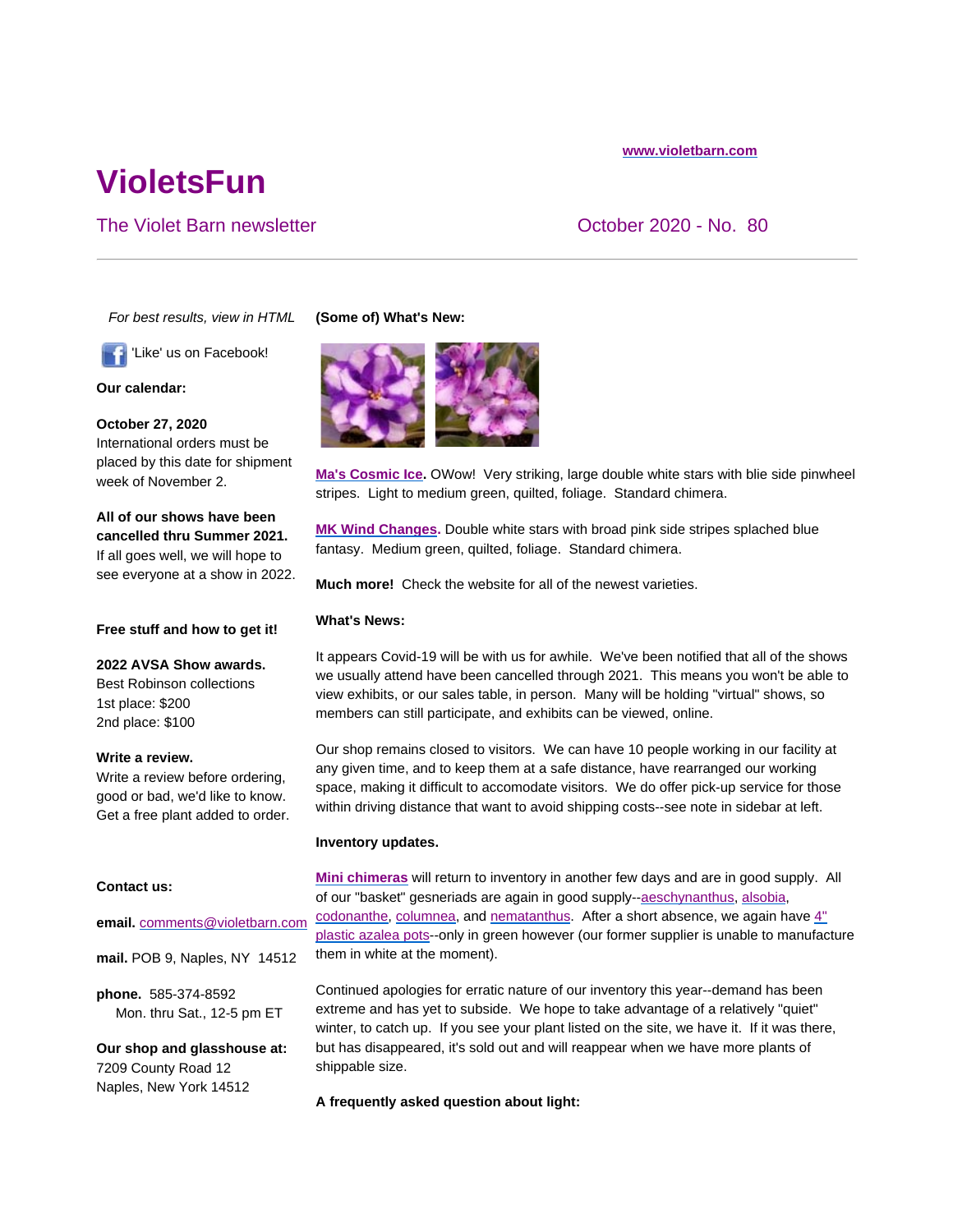Sorry, our shop is closed to visitors at this time.

## **Place an order for pickup!**

For those living locally, we are offering **pickup service**. Save on shipping, and we'll have your plants waiting for you.

#### **Are you a member?**

Consider joining the African Violet Society of America. Sign up through our website and get a free plant! For more information, visit www.avsa.org

Has your collection grown far beyond violets? Consider joining the Gesneriad Society. For more info: www.gesneriadsociety.org

Lately, we have received numerous inquiries about exactly what kind of artificial light to provide plants. Given the enormous number of choices now available, this can be an overwhelming task for someone new to growing under lights. A thorough answer would require MUCH more space--perhaps we'll revisit the subject in a future issue.

This is the short, simple, answer we typically provide. Based on our experience, this is what works with us. Though all are of some importance, don't bother too much with the kind of light *source.* Your plants don't care whether they get light from the sun or from a halogen, florescent, LED or other type of source. They care, but not as much as you might think, about the *color* of the light. Don't fuss too much about this--"cool" or "warm" or "natural" or "K" values. Most important is the *intensity* of the light--how bright it is. If your violets get enough light (but not too much) they will grow and bloom. All bulbs will list things like "watts", "k" values, and "lumens". You want to provide approximately 600-700 lumens for each 1 foot of (linear) growing space beneath the bulb (if you are illuminating 4 feet, this means about 2,500 lumens). Bulbs of this brightness should be 12-18" above the plants, for 12-13 hours per day. Use this as a starting point, and adjust as needed to make your plants happy.

Florescent bulbs work well, but look at those lumens! T5 bulbs (the very skinny ones), tend to be *very* bright, T8 bulbs less so, and T12 bulbs (the old style fat ones) even less. All are more energy efficient than incancescent, and more practical, and cooler, than halogen. Look for solid state fixtures, since these will use less electricity, and produce less heat, than those with the old-style magnetic ballasts. LED bulbs are more energy efficient and produce less heat, have no ballasts, and prices are declining all of the time. They also come in a variety of sizes, making them easy to install in areas where you want to grow plants, like over counters or within shelves. There are many options, and the ultimate choice is yours.

#### **This month's questions**

I was wondering why my violets have leaves that seem to grow downward. Right now they're healthy, receiving fertilizer every watering, they are on a table near a sliding porch door on the west side of my house. I have the violets under LED grow lights for 12 hours, about 12-18" above the plants. Am I doing something wrong?

*You don't seem to be doing anything wrong. If your violets are healthy and blooming, this is normal. If you reduce light, they will do this less or grow upwards, in search of more light, but then you likely won't be getting much in the way of flowers. If the light were too intense, in addition to the leaves growing downwards, the center growth can become tight and crowded and the leaves thicker and more brittle.* 

*A happy violet should grow flat to the pot. If the diameter of the plant is much larger than the pot, leaves will tend to bend over the pot rim, simply due to gravity and the weight of the leaves. Leaf support rings can help hold these flat if you choose to use them. You might simply have too many leaves on the violet, as well. If the lowest, outermost leaves are hidden beneath leaves above them, they likely can be removed- more than 15 or 20 leaves on your violet is too many. Lastly, genetics plays a role. Some varieties just want to grow this way!* 

How long does it take an African violet to bloom once it forms buds? My violet has half a dozen buds on it but it seems like it's taking them forever to actually open and bloom.

*This will depend upon environment and care, and genetics. From the time the bud first emerges to time of bloom can be anywhere from a few weeks to a few months. Blooming will tend to be faster with good light and warmer conditions, slower if cool. Larger blooms with lots of petals or frills usually take longer fully open--and some*